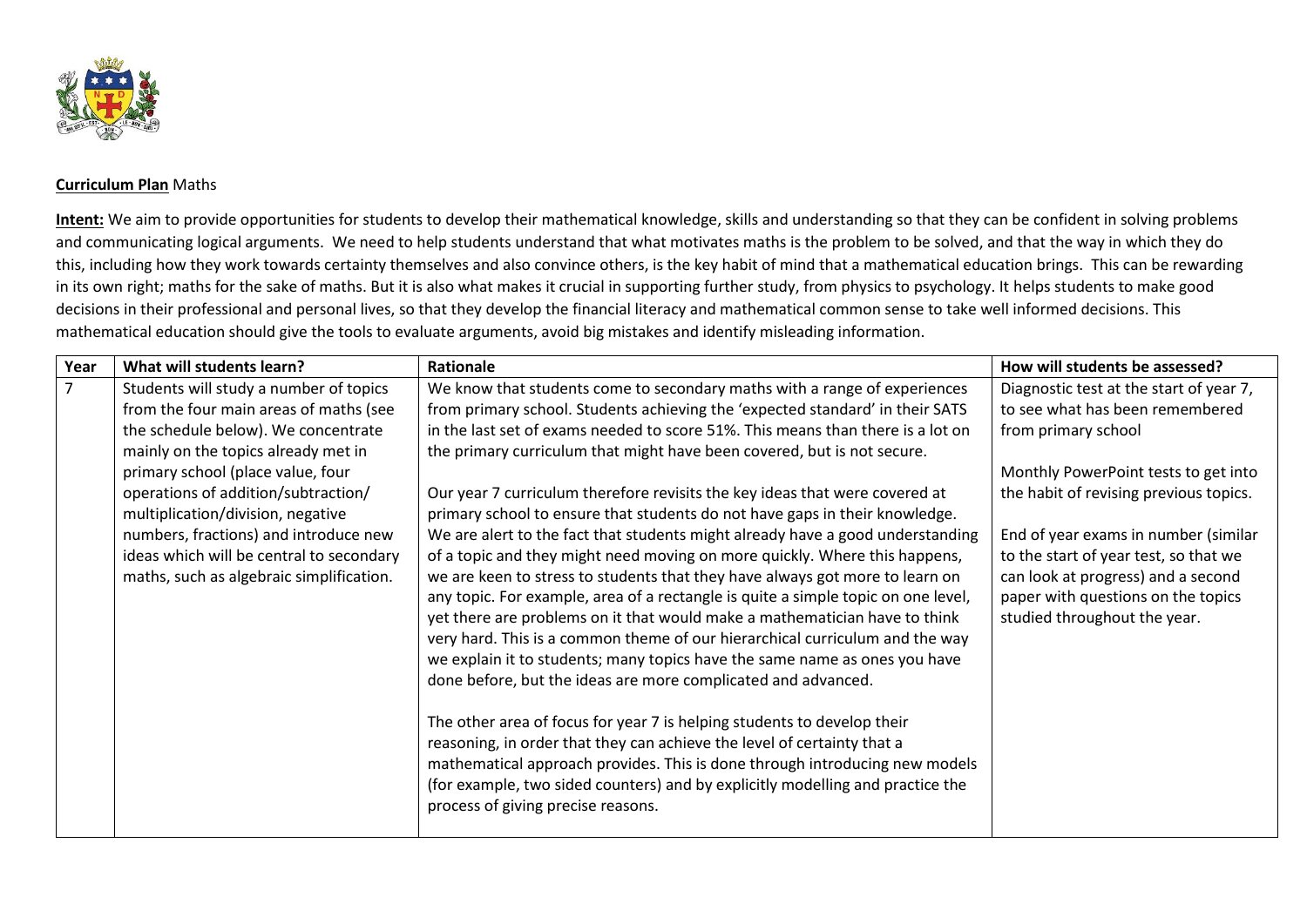| 8     | Students continue to follow a schedule<br>(see below) with a particular focus on<br>equations, negative numbers and<br>fractions.                                                                                                                                                                              | The topics of; negative numbers, fraction arithmetic, equations and algebraic<br>manipulation are key to success with higher level maths. We find that students<br>are better prepared for GCSE and beyond if they are confident with these areas.<br>Fluency with these also helps students to apply their knowledge to real world<br>applications (such as financial maths) and to other subjects. Those with deep<br>understanding can focus on the complexities of the applications without being<br>overloaded. Those with weaknesses in the underlying maths are not able to do<br>this.                                                                                                                                                                                                                                                                                                                                                                                                                                                                                                                                                                                                                                                                   | Monthly PowerPoint tests to get into<br>the habit of revising previous topics.<br>End of year exams in number (similar<br>to the end of year 7 test) so that we<br>can look at progress) and a second<br>paper with questions on the topics<br>studied throughout the year.                                                 |
|-------|----------------------------------------------------------------------------------------------------------------------------------------------------------------------------------------------------------------------------------------------------------------------------------------------------------------|------------------------------------------------------------------------------------------------------------------------------------------------------------------------------------------------------------------------------------------------------------------------------------------------------------------------------------------------------------------------------------------------------------------------------------------------------------------------------------------------------------------------------------------------------------------------------------------------------------------------------------------------------------------------------------------------------------------------------------------------------------------------------------------------------------------------------------------------------------------------------------------------------------------------------------------------------------------------------------------------------------------------------------------------------------------------------------------------------------------------------------------------------------------------------------------------------------------------------------------------------------------|-----------------------------------------------------------------------------------------------------------------------------------------------------------------------------------------------------------------------------------------------------------------------------------------------------------------------------|
|       |                                                                                                                                                                                                                                                                                                                | We also find that many students think that certain bits of maths (algebra<br>particularly) are too difficult for them. By really focusing on these topics in year<br>8, we show them that they can achieve a level of understanding they didn't<br>think possible. Their confidence increases further when they can tackle higher<br>level topics with fewer difficulties, from more complex algebra to harder graphs<br>work in GCSE.                                                                                                                                                                                                                                                                                                                                                                                                                                                                                                                                                                                                                                                                                                                                                                                                                           |                                                                                                                                                                                                                                                                                                                             |
| $9\,$ | Students follow a schedule of a more<br>varied set of topics compared with Year<br>8. Each week will be a new topic, with<br>sequencing to promote connections and<br>development of key mathematical<br>concepts. Some themes (e.g. angles) may<br>appear multiple times with time and<br>space between them. | With a more secure foundation of number and algebra from Year 7 and Year 8,<br>students are well placed to be successful on a wide range of topic areas.<br>The rationale for the one-week topic block is 3-fold:<br>It allows time and space for students to develop their understanding<br>$\qquad \qquad \blacksquare$<br>between topics that link closely (e.g. sequences and graphs) or where<br>basic skills are needed to solve more difficult problems (for example,<br>students working with the equation of tangents to circles need to<br>fluently find equations of lines; these skills can often take 1-2 years to<br>mature) This development will ultimately be achieved through regular<br>quizzing (and activities that teachers plan in response to areas of<br>weakness noticed in the quizzes)<br>It minimizes the disruption to learning for student that miss a lesson.<br>$\qquad \qquad \blacksquare$<br>It can help students engage with more variety and 'fresh starts' in their<br>$\overline{\phantom{a}}$<br>learning (this was trialed before adopting across the whole department)<br>For each topic, examples of questions students should be able to solve are<br>given along with a 'pre-test' that staff can use formatively. | Ongoing teacher assessment from<br>retention quizzes (this is a working<br>progress and not fully embedded yet)<br>Written assessments in:<br>October<br>February<br>So that staff and HOD can monitor<br>progress and retention<br>Summative assessment at the end<br>Year 9 to support curriculum planning<br>for Year 10 |
| 10    | Students continue to study a wide-<br>ranging schedule of topics, which begin<br>to explore key concepts and problem-<br>solving techniques assessed at GCSE.                                                                                                                                                  | Through the topic pre-tests and regular quizzes, gaps in prior knowledge and<br>skills might be identified. For example, the class may be about to work on the<br>$y = mx + c$ topic but the teacher discovers through a pre-topic quiz that their<br>understanding of basic graphs is not secure. The 'blanks' in the schedule allow<br>the staff to respond to the needs of the class whilst keeping up with the overall<br>curriculum plan.                                                                                                                                                                                                                                                                                                                                                                                                                                                                                                                                                                                                                                                                                                                                                                                                                   | Ongoing teacher assessment from<br>retention quizzes (this is a working<br>progress and not fully embedded yet)<br>Mid-year assessment to give students<br>experience of GCSE style assessment.                                                                                                                             |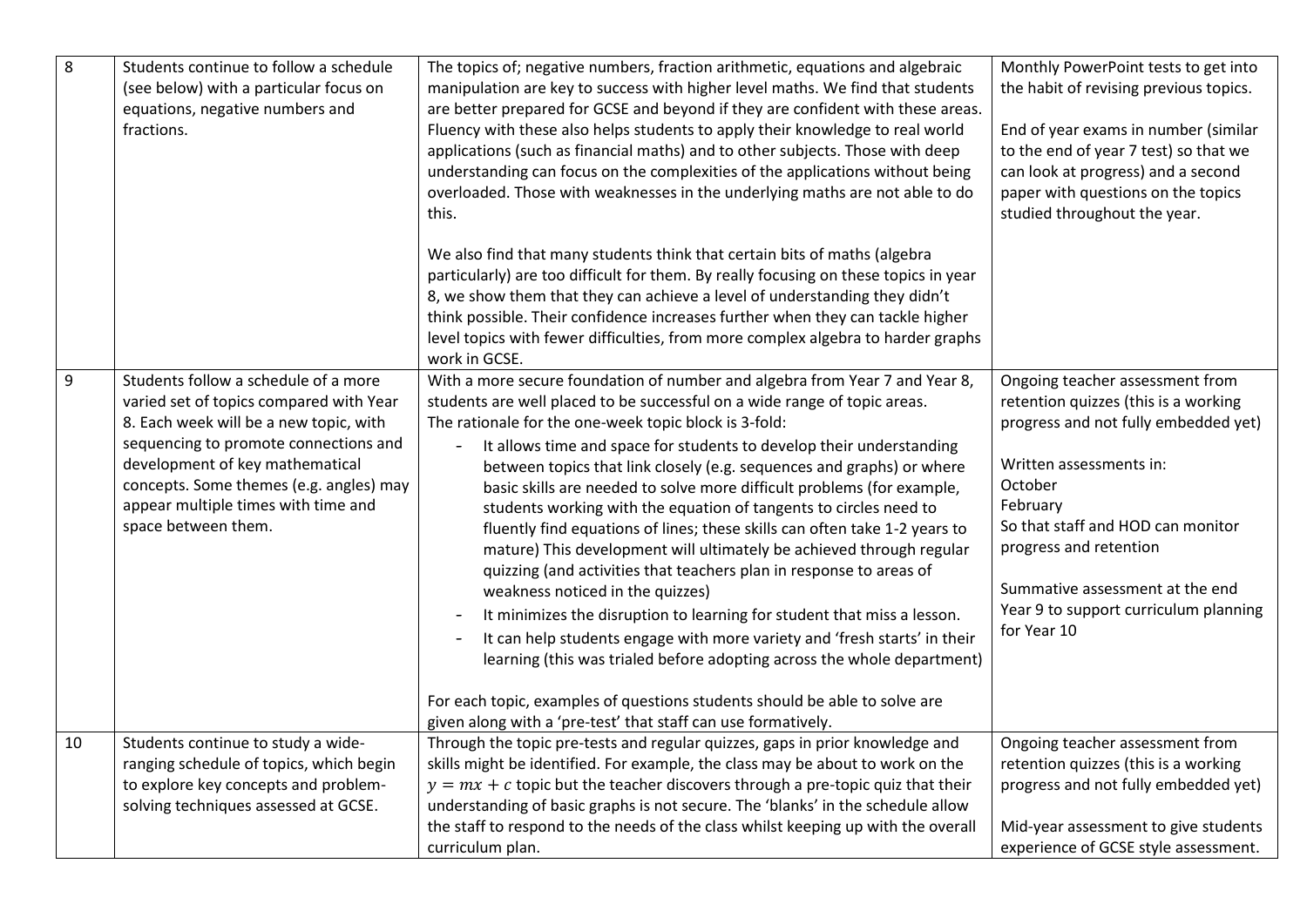|    | There are lesson topics names on the                                       |                                                                                 |                                         |
|----|----------------------------------------------------------------------------|---------------------------------------------------------------------------------|-----------------------------------------|
|    | schedule allowing for staff to have time                                   |                                                                                 | Summative assessment at the end         |
|    | to respond to the needs of the class.                                      |                                                                                 | Year 10 to support curriculum           |
|    |                                                                            |                                                                                 | planning for Year 11                    |
|    |                                                                            |                                                                                 | *when timetabling consistency of        |
|    |                                                                            |                                                                                 | teachers from Year 10 to Year 11 is     |
|    |                                                                            |                                                                                 | the number one priority.                |
| 11 | During Autumn Term, students in Year                                       | After 4 years of study, the intent to give students the best experience in      | Ongoing teacher assessment from         |
|    | 11 conclude the majority of new content                                    | developing their ability to problem solve and communicate to the standard       | retention quizzes (this is a working    |
|    | in lessons with a focus on application to<br>problem solving and reasoning | require at GCSE.                                                                | progress and not fully embedded yet)    |
|    |                                                                            | We delay the use of practice papers for two reasons:                            | Year 11 mock exam (December)            |
|    | The final sequencing of topics is formed                                   | 1 - Too long a run in may lead to dwindling engagement                          |                                         |
|    | by the teacher, based on their                                             | 2 - An over focus on 'exam technique' may hamper a richer understanding of      | Weekly practice paper work (this may    |
|    | knowledge of progress to the end of Year                                   | the content.                                                                    | only be part of an exam paper, or       |
|    | 10.                                                                        |                                                                                 | some selected questions)                |
|    |                                                                            | The rationale for the using lesson time to work on practice papers is:          |                                         |
|    | From mid-January (and not before)                                          | Due to the wide-ranging circumstances of students from such a diverse           |                                         |
|    | students begin a weekly activity of                                        | background. For example, some students travel for over 2 hours and              |                                         |
|    | working on a past exam paper - this is                                     | may not have the same level of support at home.                                 |                                         |
|    | supervised for 40 minutes in lesson, in                                    | To give staff (who will assess the work) assurance that it's under test         |                                         |
|    | test conditions.                                                           | conditions                                                                      |                                         |
| 12 | During the first half term, students have                                  | The three key concepts are so critical to the success of A Level study and we   | Weekly algebra tests (10 mins) in term  |
|    | an in-depth study of key concepts in:                                      | appreciated that some students have a starting point for which their GCSE       | 1 so that staff can monitor the fluency |
|    | Quadratics<br>$\overline{\phantom{0}}$                                     | knowledge, skills and understanding is not 100% secure. This initial foci helps | of key skills                           |
|    | <b>Simultaneous Equations</b>                                              | the weakest students have the best chance of successfully transitioning whilst  |                                         |
|    | Indices                                                                    | the most able can be stretched using UKMT material.                             | October assessment - this helps us as   |
|    | We use our own developed 'key                                              |                                                                                 | a department to identify students that  |
|    | concepts' materials that go into more                                      | The latter helps to reinforce what is needed for the topic grades. It is not    | need early support.                     |
|    | depth than the A Level textbook.                                           | enough simply to carry out techniques; these often need to applied in subtle    |                                         |
|    |                                                                            | ways and in unfamiliar contexts                                                 | December assessment - all pure          |
|    | From October half term, students                                           |                                                                                 | content covered so far.                 |
|    | continue their study of AS level topics in                                 | The sequencing does not always match the textbook. Rationale for this are:      |                                         |
|    | pure, statistics and mechanics.                                            | Considerations of levels of engagement (e.g. Binomial expansion in first        | Weekly Trig and Calculus Tests (10      |
|    |                                                                            | half term, so that students have something brand new that is                    | mins) during Spring Term                |
|    | Input and support is given to develop                                      | accessible)                                                                     |                                         |
|    | study skills including best ways in which                                  |                                                                                 | End of Spring 2 term: Calculus          |
|    |                                                                            |                                                                                 | assessment and Statistics Assessment    |